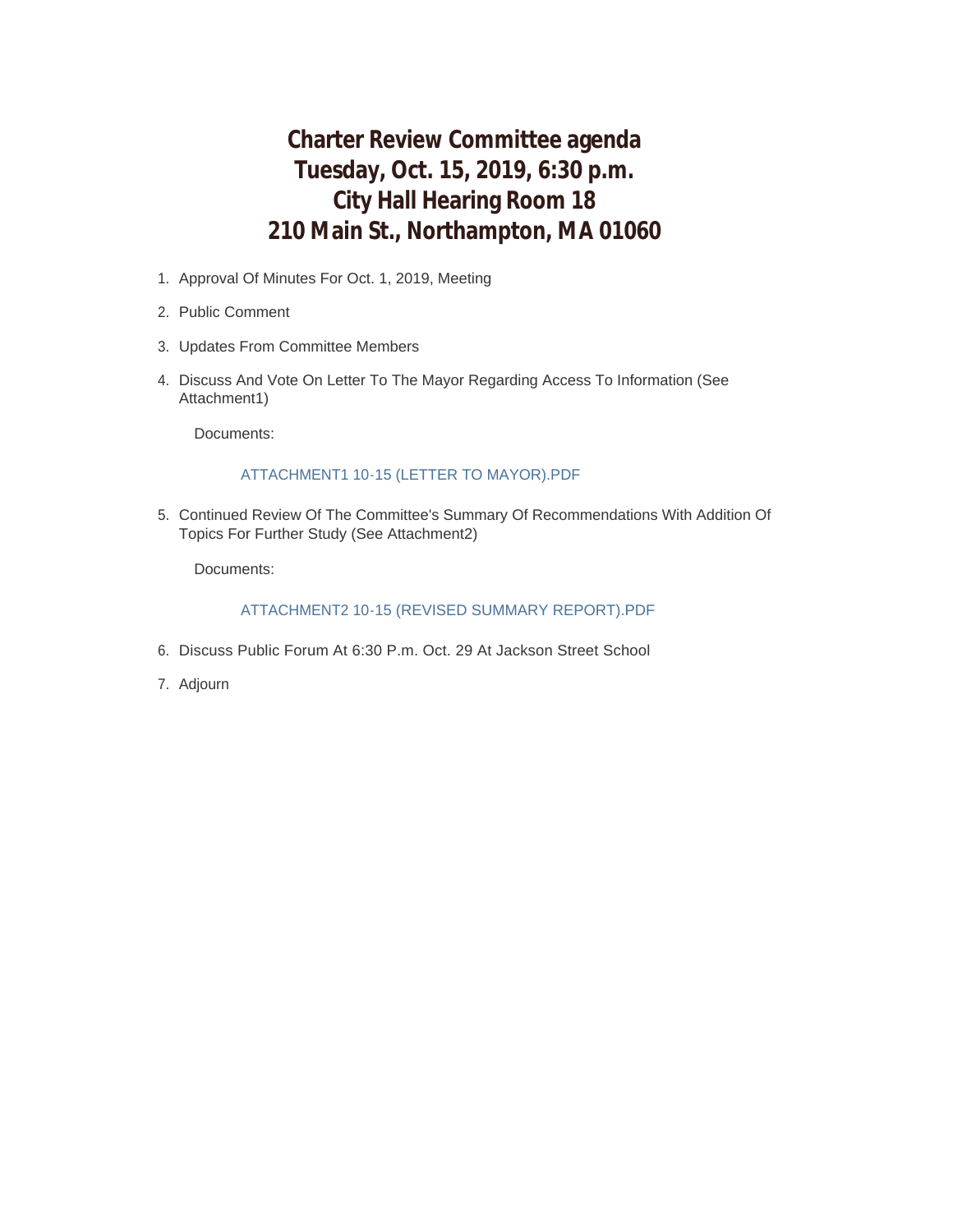Mayor David Narkewicz,

The Charter Review Committee appreciates the support of you and your staff during our work this year. The committee's report, which will be filed with the city clerk by Dec. 31, will include an executive summary; an annotated version of the city charter detailing proposed changes; minutes for all meetings; as well as various documents and testimonies received by the committee.

During the course of our work, we deliberated on numerous matters brought to us by members of the community. Matters coming before us that were not specifically germane to the charter are not addressed in the executive summary and of course, do not appear in the annotated charter. We take the opportunity with this letter to describe one such matter and to offer several recommendations for your consideration.

Throughout its deliberations, the committee heard various concerns related to what might best be described as "access to information." We do not interpret the testimony received in this regard to be pleas for greater transparency, per se. There is a general consensus that the city meets all statutory obligations regarding dissemination of financial information. The concerns we heard deal more with availability of information to the public, particularly those residents without access to computers and online capabilities; the ability of information to present accurate "activity" data describing performance goals and accomplishments for departments; and the timeliness of some of the available information if it is to be used by officials for decision-making.

The committee consistently asked those giving testimony to be specific about the information they are seeking. In virtually all cases, the information or data sought is available somewhere, in some fashion. One resident encouraged the city to resume publication of a version of the traditional annual report previously issued and available in the library. This resident desires that "annual report" to easily find data or program performance metrics by the various departments.

Such a document would not be very helpful for current, contemporary decision-making, as annual reports are only published months after the end of any year. Such annual reports are useful mainly for research projects. Nevertheless, the committee heard a desire for a one-stop source for readily accessible data and information on departmental accomplishments, which are sometimes available on non-city-maintained websites, such as police crime reports contained in Federal Crime Statistics. Similarly, school department data is generally available on the state's Department of Education website.

Again, the committee found that requests for information can usually be met using online searches, if the searcher has the aptitude and access. Some residents are frustrated that the city, which they believe has an obligation to provide data to citizens upon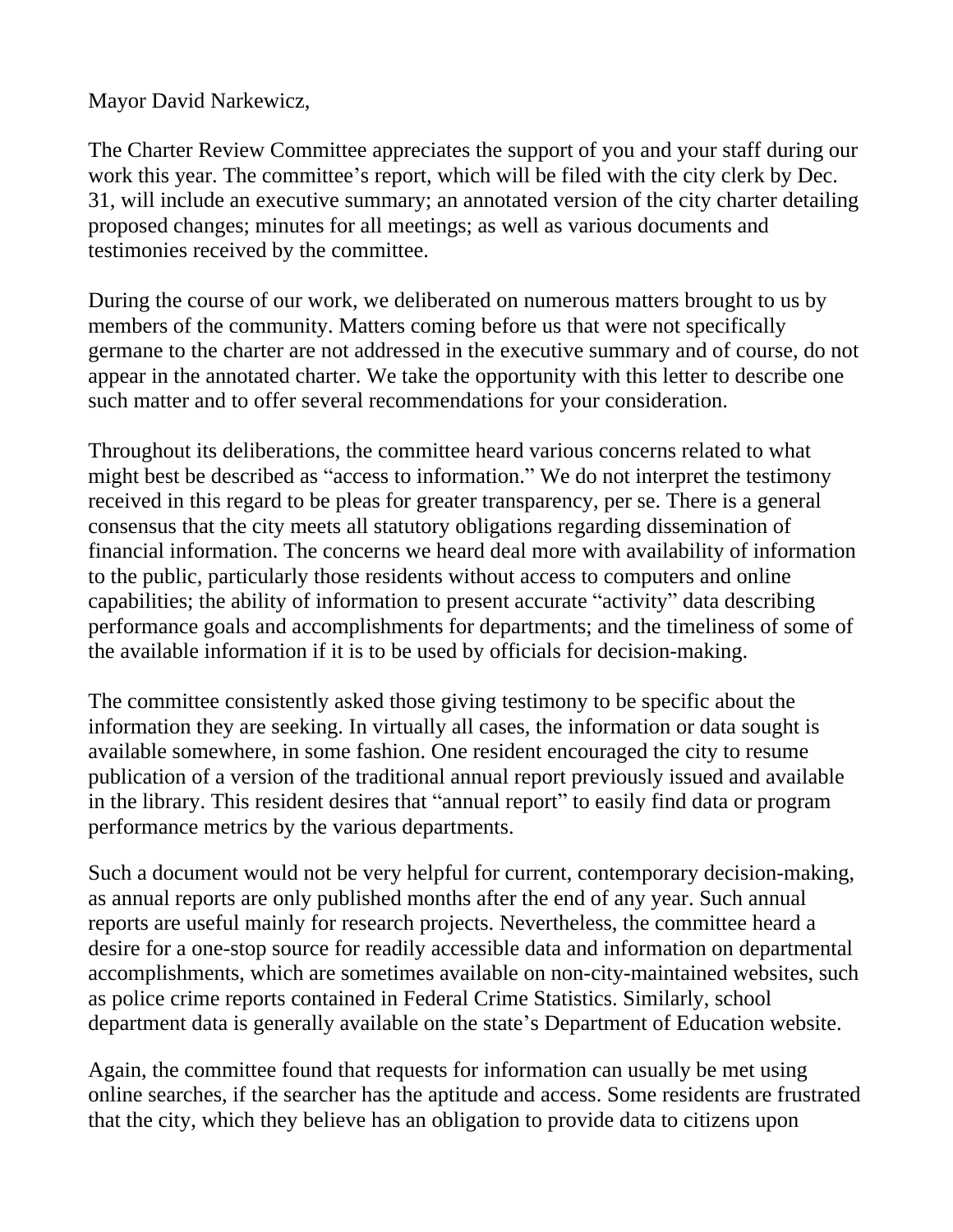request, does not make it more easily accessible. The city's website is not seen by some to be an accessible portal for information searches. The committee recognizes that these frustrations may not be broadly shared by many residents, but because several people, including former and current city councilors, share similar concerns, we offer the following recommendations, which we hope may improve accessibility to information.

**Enhance the budget document with statistics on departmental accomplishments during the prior fiscal year and goals for the current year.** The committee did not recommend any changes to Section 7-3 (Submission of Operating Budget; Budget Message). We recognize the overall quality of the budget document and appreciate the role it plays in contributing to the AAA rating the city earns for its fiscal management. We recognize the effort the mayor and fiscal staff expend on crafting a comprehensive budget message including financial planning guidelines and presenting it to the public during community forums. We note that the section requires that "The budget message submitted by the mayor shall explain the operating budget in fiscal terms and in terms of work programs for all city agencies … The proposed operating budget shall provide a complete fiscal plan of all city funds and activities and shall be in the form the mayor deems desirable." We believe that the "activities" portion of the budget might be enhanced and an expanded section detailing departmental productivity metrics and goals would be helpful as a single source of desired information.

**Create an Information Nexus on the city website.** The committee believes that answers to many of the data-specific questions raised by residents during our meetings are available through an online inquiry. We believe that residents would be appreciative if the city creates a distinct place on the website where links to the various sources could be housed and easily accessed. Reference sources could include municipal budget documents; the annual audit (the CAFR, which provides 10-year expenditure information); the city's "Open Checkbook"; Department of Public Works productivity documents; and links to sites where city agencies provide statistical reports, such as the federal crime database and the state Department of Education information centers.

**Consider "Know Your City" workshops.** The committee suggests that workshops where city officials inform residents about programs, goals and accomplishments might be an important opportunity to give them the tools and skills required to access and interpret financial documents and productivity reports, thereby minimizing direct inquiries made to the mayor's office, individual councilors and department heads. Recognizing that this election cycle will result in a fairly dramatic turnover in the City Council, the committee suggests that offering such a workshop for councilors and residents early in the new council term might be valuable.

Members of the Charter Review Committee welcome the opportunity to discuss these recommendations at your convenience.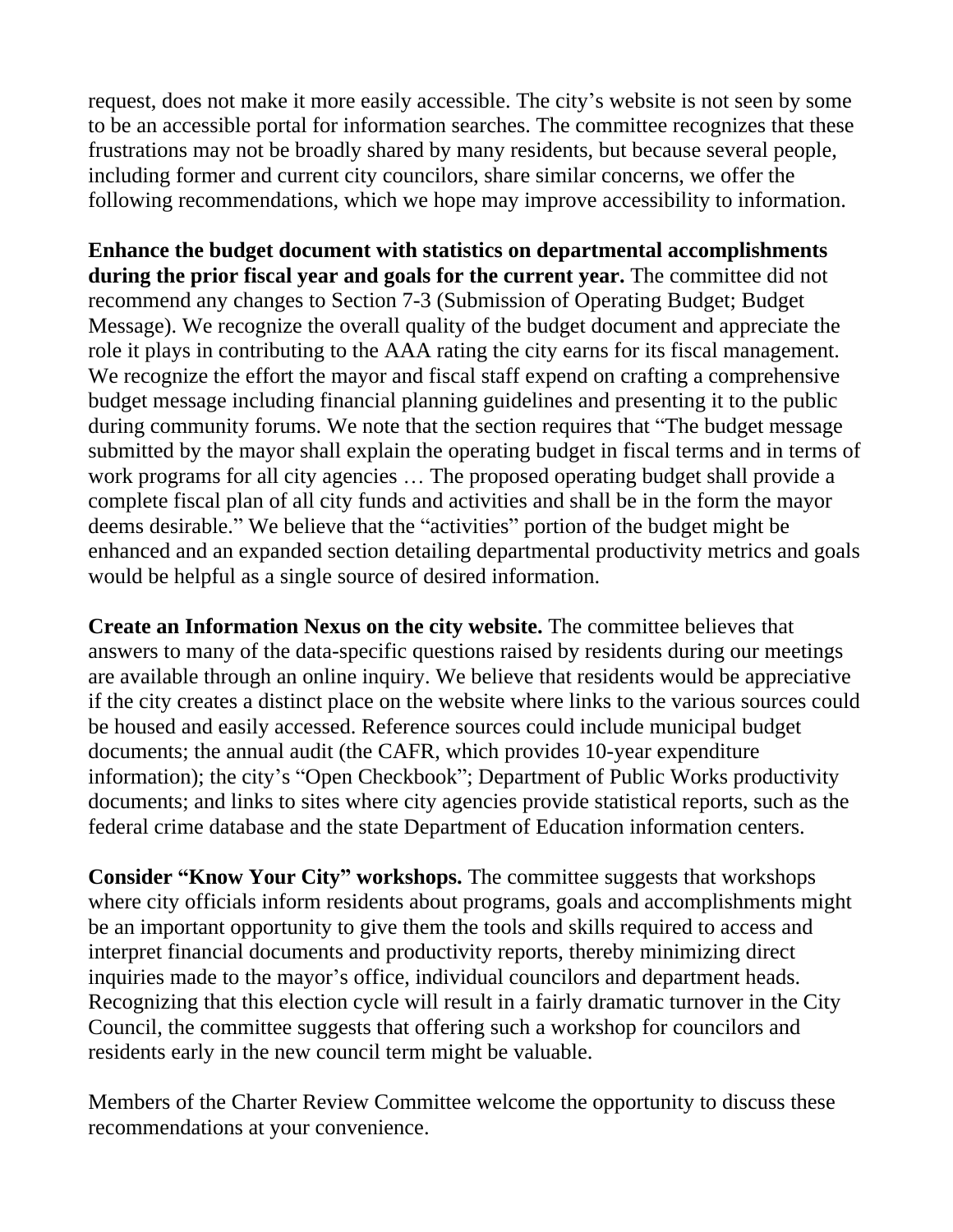# Northampton Charter Review Committee Summary of Recommendations 2019

This document summarizes the recommendations of the Charter Review Committee resulting from its study of the current city charter, enacted in 2012. The Committee was established in January 2019 to provide for a review of the charter pursuant to the Charter and Chapter 9 of the Northampton Code of Ordinances. The committee was composed of a representative from the executive branch, one member of the City Council and seven citizen members, one resident from each ward, appointed by the mayor in consultation with the ward councilor with confirmation by the City Council. Upon submission of this report to the city clerk, the Committee is dissolved.

The Committee held **ADD NUMBER** public meetings, including forums April 30 on election issues, June 18 on the issue of appointing rather than electing the city clerk, and Oct. 29 to review its recommendations. There was an opportunity for public comment at all meetings. The Committee's work was guided by consideration of outstanding issues carried over from its most recent predecessor committee; issues and suggestions presented by the mayor, other elected officials and department heads; written and verbal testimony received from the community; and its own review of the existing charter. The approved minutes of all meetings as well as copies of written testimony received by the Committee are attached as appendices to this document. An annotated copy of the current city charter also is provided, detailing all the changes recommended by the Committee.

Where dates of meetings appear in this document, readers desiring background on recommendations approved by the Committee are encouraged to refer to the corresponding minutes for more information.

Major recommendations made by the Committee are organized in the following categories: expanding the electorate; changing the city clerk from an elected to an appointed position; provisions for addressing temporary vacancies in the office of the mayor; and filling vacancies on the School Committee, Forbes Library Trustees and Smith Vocational and Agricultural High School Trustees.

More minor recommendations of a "housekeeping" nature are found in the attached annotated copy of the current city charter.

Finally, the Committee considered several other issues, primarily related to the city's commitment to equity and transparency in government, which did not result in recommended changes to the charter. Nevertheless, we regard them as important and urge further study by city officials. Those appear at the end of this summary under the categories of under-represented communities, access to information and access to elections.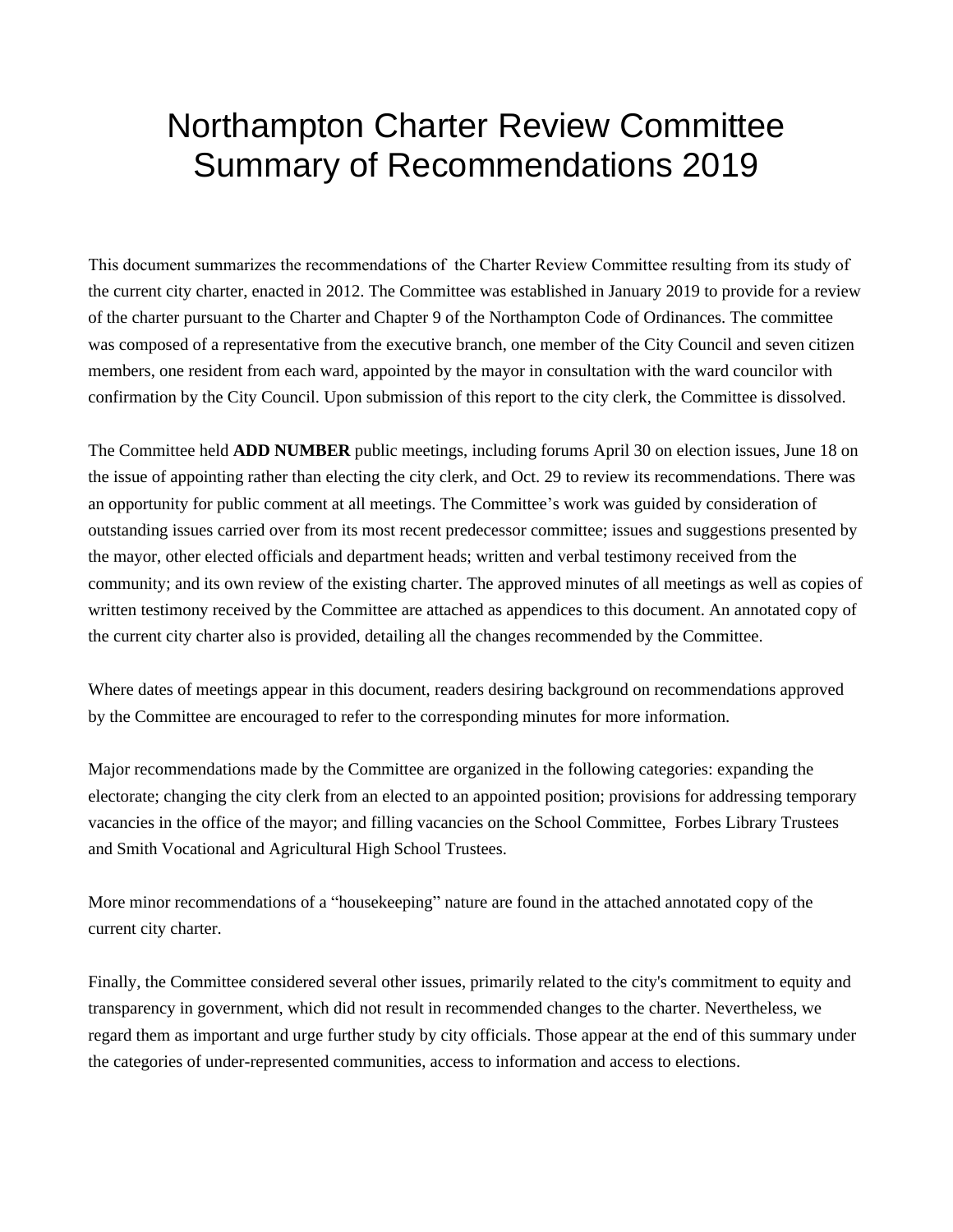# **Expanding the Electorate**

- 1. **The motion to approve lowering the municipal voting age to 16 was approved 8-0 by roll call vote.**  *Motion approved May 21. Discussed Feb. 7 and April 30.* The Committee endorsed the recommendation of the Mayor's Youth Commission made at the public forum on election issues April 30. Leaders of the commission cited benefits including increasing voter turnout and encouraging civic engagement at a younger age. They also advocated for high school students having the right to vote for candidates who will make decisions about issues directly affecting them, such as the school budget. Commission leaders also pointed out that many high school students already are activists on issues ranging from March for Our Lives and the Green New Deal, and have the maturity and interest to be responsible voters.
- 2. **The motion to adopt ranked-choice voting for municipal elections was approved 8-0 by roll call vote.** *Motion approved May 21. Discussed Feb. 19, March 19, April 30 and May 7.* This recommendation has received overwhelming community support as evidenced by testimony at the April 30 forum. Benefits include eliminating the need of costly preliminary elections which are a scheduling challenge; preventing the negative effect of "vote-splitting" and "bullet voting"; and encouraging more positive campaigning that potentially results in more candidates and increased voter participation.
- 3. **The motion to approve mailing ballots for municipal elections to all registered voters passed 7-0-1 by roll call vote.** *Motion approved May 21. Discussed March 19, April 2 and April 30.* The Committee concurs with the recommendation of the city clerk that mailing ballots to all registered voters remedies numerous problems associated with "absentee voting" and would very likely increase voter participation.
- 4. **The motion to approve removing the need to cite a specific reason to receive an absentee ballot for municipal elections passed unanimously 8-0 by roll call vote.** *Motion approved May 21. Discussed March 19, April 2 and April 30.* This is recommended in the eventuality that motion #3 (approve mailing ballots) is not enacted. The current requirement to specify a need to receive an absentee ballot is viewed as restrictive, and the Committee concurs with the recommendation of the city clerk that should not be a requirement to receive an absentee ballot.
- 5. **The motion to recommend removing the designation "candidate for re-election" from the names of incumbents on municipal ballots passed unanimously 8-0 by roll call vote.** *Motion approved June 18. Discussed May 7 and June 4.* This recommendation is made to encourage more candidates to run for elective office by leveling the playing field on municipal ballots.

## **Appointed vs. Elected City Clerk**

1. **The motion to recommend that the city clerk be an appointed position by the mayor with confirmation by the city council passed unanimously 9-0 by roll call vote.** *Motion approved Sept. 3. Discussed Feb. 19, June 4, June 18, July 16, and Aug. 20.* This recommendation recognizes the professionalism inherent in the position of city clerk due to the complex nature of the job, and to remove the perception of possible conflict involving a city clerk presiding over an election with their name on the ballot. The most recent prior charter review committee had taken no action on this change due to opposition from the then-city clerk (who was elected), who now testified that she supports the change to an appointed position. The mayor supported this recommendation to bring the city clerk in line with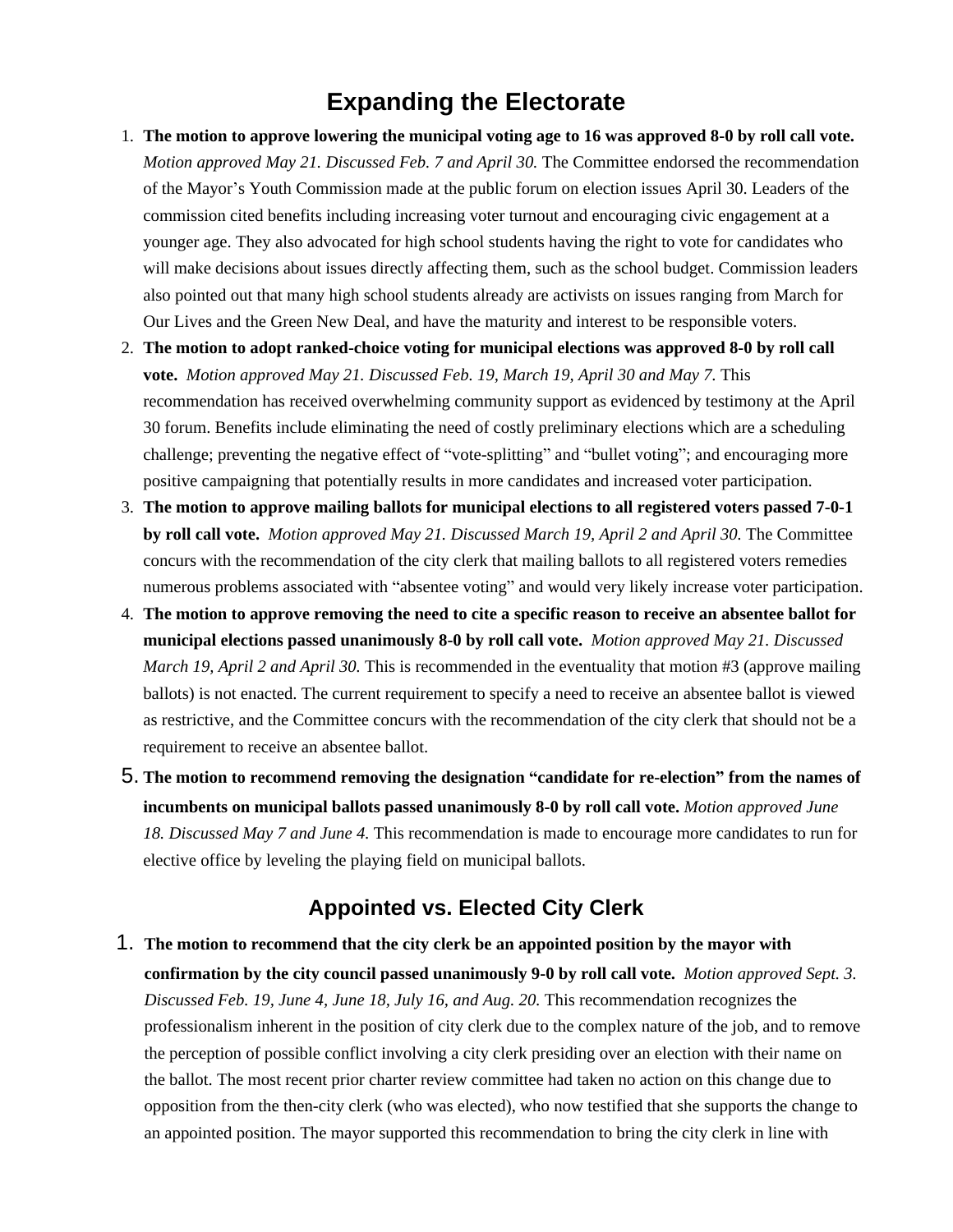other department heads who are appointed. The current city clerk did not take a public position on the recommendation, but said she would not oppose the change. Several other city clerks were surveyed and testimony was heard from the secretary of the Massachusetts City Clerks Association. It was noted that 43 of 48 cities in Massachusetts now have an appointed city clerk.

#### **Temporary Absences and Vacancies in the Office of Mayor**

- 1. **The motion to approve amended language to Section 3-7 (Temporary Absence of the Mayor) passed unanimously 7-0 by roll call vote. ("The mayor shall, by a letter filed with the city council and a copy filed with the city clerk, delegate authority pursuant to Section 3-8 to a qualified city officer or employee to exercise the powers and perform the duties of the office during the temporary absence of the mayor for periods of 10 business days or less and to serve only when the needs of the city require and only to the extent necessary under the then circumstances. If the temporary absence of the mayor exceeds 10 business days, the president of the city council shall be the acting mayor. If at any time the city council determines that the mayor is incapacitated and unable to perform the duties of the office, it may appoint its president to serve as acting mayor by the affirmative vote of 7 members. Notwithstanding any general or special law to the contrary, the vote shall be taken in public session by a roll call vote.")** *Motion approved July 16. Discussed Feb. 19, March 19 and June 18.* This recommendation clarifies that if the mayor is absent for 10 business days or less, he or she will delegate authority to the appropriate city official. Only if the temporary absence exceeds 10 business days does the city council president then serve as acting mayor.
- 2. **The motion to approve the amended version of Section 3-9 (Vacancy in Office of Mayor) passed unanimously 9-0 by roll call vote**. **("a) If a vacancy in the office of mayor occurs, the city council president shall serve as mayor until a mayor is elected and qualified under this section. In the event that the city council president is unable to serve as mayor under this subsection, the city council shall elect, from among its membership, a person to serve as mayor. The city council president or other councilor elected by the city council hereunder shall take office immediately upon such vacancy.**

**b) Upon a vacancy in the office of mayor, the city council shall, under section 2-6 (c)(ii), call a special meeting of the city council, and the city council shall, under section 8-1, order a special election to be held within 90 days following the date the vacancy is created to fill that vacancy until the next regular city election. The person elected at a special city election shall be sworn to office immediately.**

**c) Upon the adoption of an order for a special election under subsection b, the city clerk shall set the special election calendar as follows: nomination papers shall be made available within 7 days of the vacancy; nomination papers shall be filed with the board of registrars of voters within 28 days of the vacancy; the board of registrars shall certify such nomination papers within 30 days of the vacancy and the candidate shall file such certified nomination papers with the city clerk within 35 days of the vacancy; a preliminary election shall be held within 65 days of the vacancy, if required; a special election shall be held within 90 days of the vacancy.**

**d) Notwithstanding the provisions of subsection b, no special election shall be ordered if the**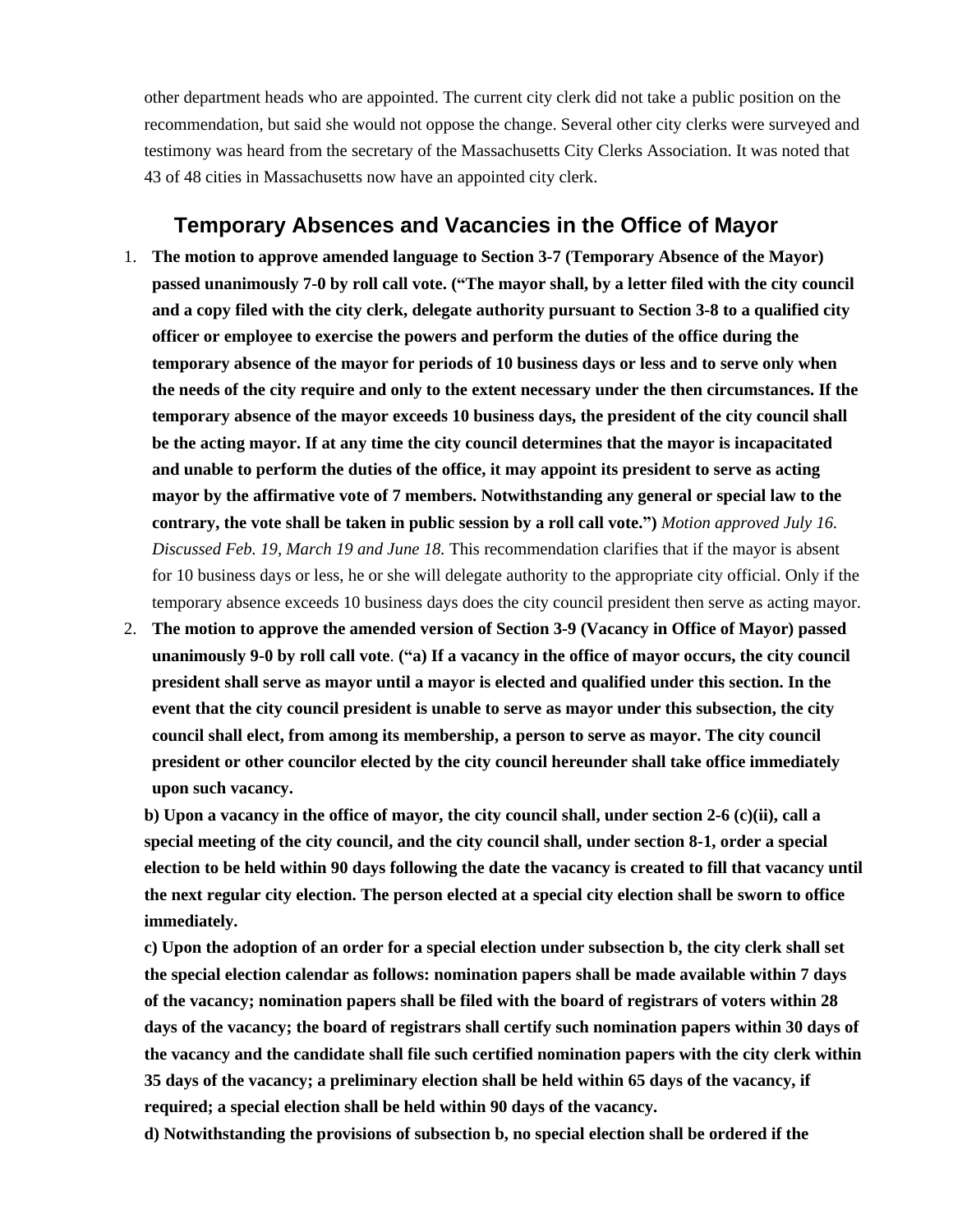**vacancy occurs in month sixteen, seventeen, eighteen, forty, forty-one, or forty-two of the term for which the mayor was elected. In such case, the city council president or other councilor elected by the city council shall serve as mayor until the next regular city election. The person elected at such regular city election shall be sworn to office immediately and shall serve a four-year term. e) Notwithstanding the provisions of subsection b, no special election shall be ordered if the vacancy occurs in month forty-seven or forty-eight of the term for which the mayor was elected and the mayor will not be serving another term. In such case, the mayor-elect shall be sworn to office immediately and shall serve the remainder of the mayoral term and the four-year term for which such person was elected.** 

**f) Any person serving as mayor under this section shall receive the compensation then in effect for the office of mayor.")** *Motion approved Sept. 3. Discussed July 16, Aug. 20 and Sept. 3.* This recommendation is intended to ensure an orderly transition of power by making clarifications and correcting deficiencies in the prior language.

### **Filling Other Vacancies**

- **1. The motion to change wording of Section 4-6 (School Committee Filing of Vacancies) was passed 8-0 by roll call vote. ("Whenever a vacancy occurs on the school committee, the president of the city council shall, within 30 days following the date of the vacancy, call a joint meeting of the city council and the school committee to fill the vacancy. The city council and school committee shall appoint, by majority vote of those present, a person to fill the vacancy from among the voters entitled to vote for the office. Persons appointed to fill a vacancy by the city council and school committee shall serve only until the next regular city election, when the office shall be filled by the voters. The candidate elected to an office filled by appointment prior to the election shall be sworn to the office immediately to complete the then unexpired term in addition to the term for which elected. No vacancy shall be filled under this section if a regular city election is to be held within 120 days following the date the vacancy is declared to exist. Persons serving as school committee members under this section shall not be entitled to have the words "candidate for reelection" printed with that person's name on the election ballot. The process and procedures by which the city council and school committee shall jointly fill vacancies under this section shall be established by ordinance.")** *Motion approved May 21.* The changes are recommended to avoid confusion and to align the language with how the joint committee conducts its selection.
- **2. The motion to change the language of Section 5-2 (Trustees under the will of Charles E. Forbes) passed 6-0-1. ("Five members shall be elected by and from the voters of the city at large for a term of four years, so arranged that all members are not elected at the same time. Whenever a vacancy occurs on the board of trustees under the will of Charles E. Forbes, the president of the board shall declare a vacancy and, within 30 days following the date of the vacancy, call a meeting of the trustees to fill the vacancy. The board of trustees shall choose a person to fill the vacancy from among the voters entitled to vote for the office. Persons appointed by the trustees to fill a vacancy shall serve only until the next regular city election, when the office shall be filled by the voters. The candidate elected to an office filled by appointment prior to the election shall be sworn to the office**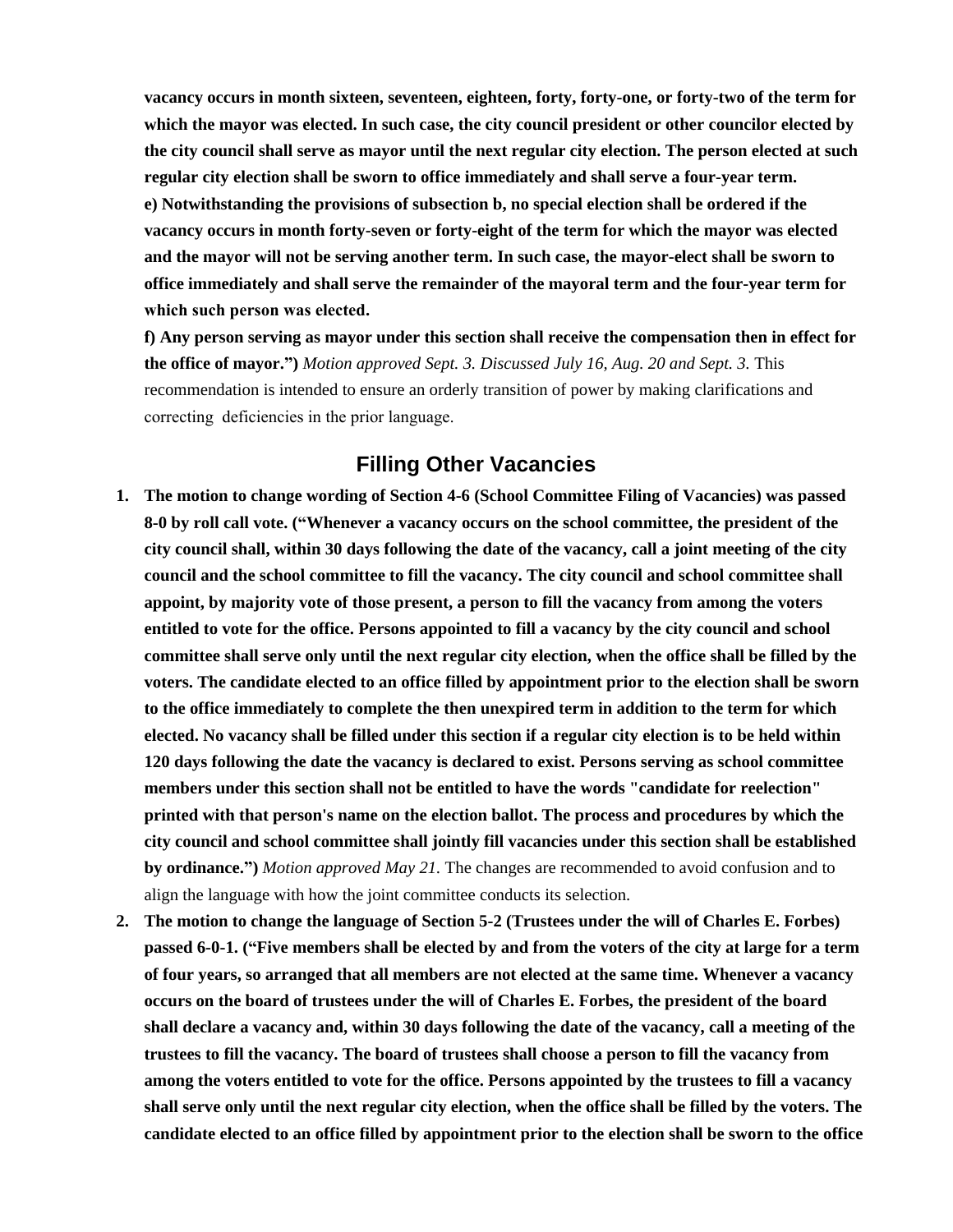**immediately and shall serve for the unexpired term of the seat to which such candidate was elected. If the seat to which the candidate was elected would have been on the ballot for the next regular city election notwithstanding the vacancy, such candidate shall be elected for a full fouryear term. No vacancy shall be filled under this section if a regular city election is to be held within 120 days following the date the vacancy is declared to exist. Persons appointed by the trustees to fill a vacancy under this section shall not be entitled to have the words "candidate for re-election" printed with that person's name on the election ballot.")** *Motion approved May 21. Discussed Feb. 19, April 2, April 16, and May 7.* This recommendation replaces language specifying that "Vacancies shall be filled in a like manner as a city clerk vacancy." Officials of Forbes Library testified that the remaining members of the trustees best understand the skills needed to fill the vacancy on the board. The recommendation adopts language agreed to by the mayor and trustees of the library.

3. **The motion to replace the words "city clerk" with "school committee" in Section 5-4, (Superintendents of Smith's Agricultural School) passed unanimously 8-0 by roll call vote. ("Vacancies shall be filled in a like manner as a school committee vacancy.")** *Motion approved March 19. Discussed Feb. 19.* The recommendation brings the procedure to fill a vacancy on the board of trustees for Smith Agricultural and Vocational High School in line with that used to fill a vacancy on the School Committee.

## **Topics for further study**

#### Under-represented communities

The Charter Review Committee spent a good amount of time considering how to further the goal of better engaging under-represented communities in its own work as well as more broadly throughout municipal government. While the committee ultimately did not recommend any changes to the charter pertaining to this issue, it strongly encourages the City Council, mayor and other officials to continue efforts to reach out to underrepresented communities and increase diversity in municipal government.

In particular, we urge continued attention to the "Re-Energizing Democracy" recommendations compiled in 2016 by the City of Northampton Department of Planning & Sustainability with the assistance of the Pioneer Valley Planning Commission. That report notes that while "Northampton has a long commitment of and success in involving and serving all community members and stakeholders and focusing on social equity … inequitable access to opportunity still exists for African-American, Latino/Hispanic and other residents in Northampton and across the United States because of our country's history of institutionalized racism."

The "Re-Energizing Democracy" report identifies three major barriers to participation by residents: lack of knowledge/time (including frustration with being unable to efficiently find information on the city's website, and uncertainty over how to gain experience and/or skill sets to serve on city boards); logistics (including residents whose first language is not English, and economically disadvantaged residents who may require transportation to and/or child care at meetings); and lack of trust/faith in government (including residents who report not feeling welcome at meetings and not receiving direct-person invitations to meetings).

We encourage city officials to consider remedies to these barriers including arranging meetings in neighborhoods convenient to members of under-represented communities; providing translation services; and considering incentives to encourage diversity in municipal government such as a tiered system of stipends based on financial need.

Finally, we recommend that the mayor and City Council, in appointing the next Charter Review Committee in